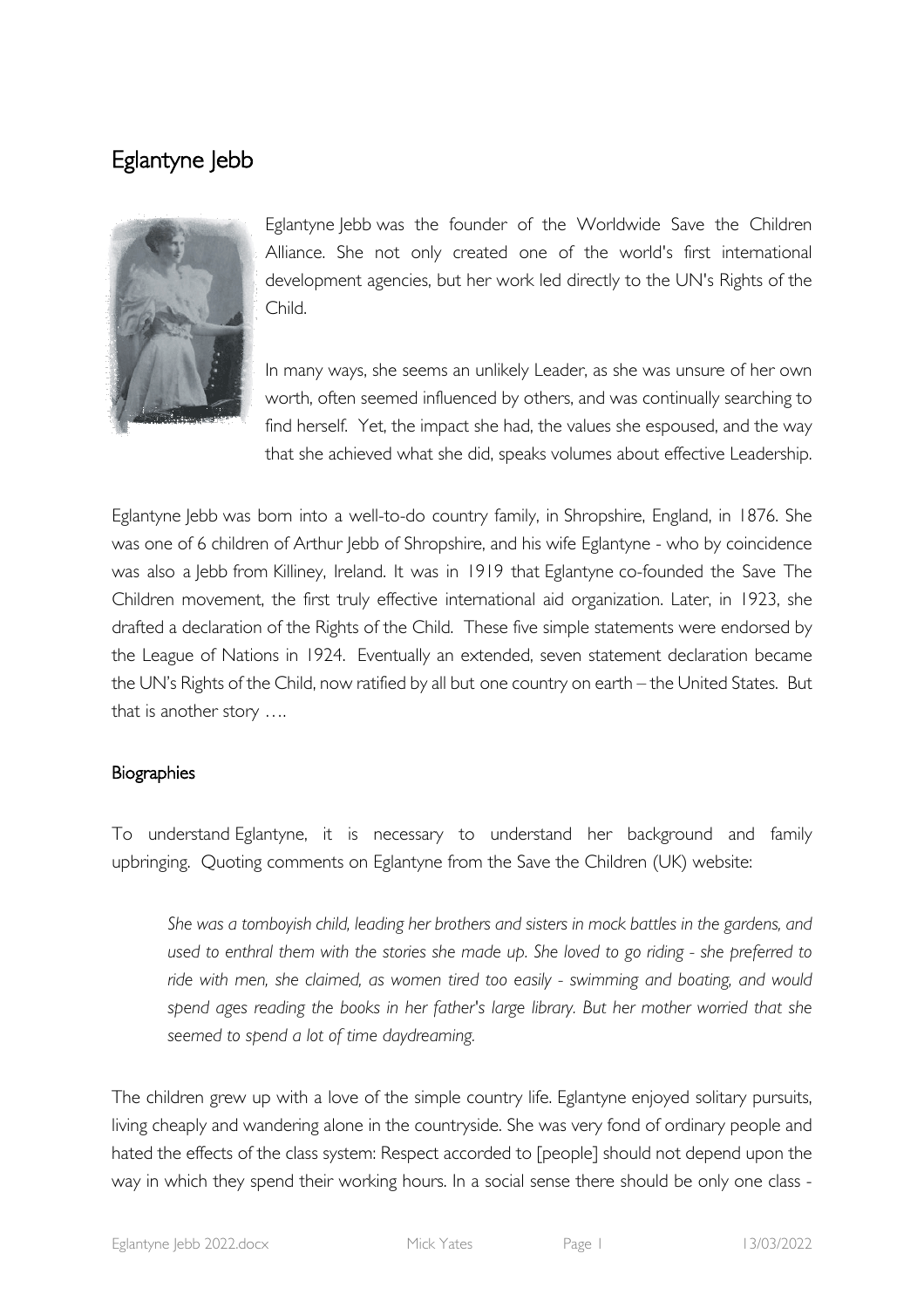the great class of humanity, she said. Eglantyne was very unworldly, and preferred to wear simple, inexpensive clothes.

A good biography of Eglantyne is *Rebel Daughter of a Country House*, by Francesca Wilson (George Allen & Unwin, 1967), who analysed hundreds of family letters. Quoting this biography:

*Eglantyne herself was the most inventive of the children. The two younger ones obeyed her implicitly in the endless games of soldiers, the marching, drilling, band-playing and storming of the forts of the 2nd. Lyth Regiment of Light Cavalry. So strong was Eglantyne's personality that she was able to rope in her elders: Bun [her aunt, of whom more below], always ready for fun, became Field Marshall, Em and Lill [her sisters] were sometimes Captains, sometimes demoted to Lieutenants.*

The biography also points out that there were many intellectually challenging and modern influences on the young Eglantyne. For example, for three years Eglantyne edited the family newspaper, and consistently coaxed articles (letters, poetry, essays) from her entire family.

## Family influences

Her family owned a Country House called the Lyth, in Ellesmere, Shropshire. They were a most interesting group of individuals.

Her mother (Tye) was an avid proponent of the Arts and Industries (Crafts) movement, which helped people prosper via their own craft endeavours, and became high art, thanks to designers such as William Morris. In fact, Tye's greatest achievement was to stage the first Home Arts Exhibition in London, which was attended by Royalty, Artists and many celebrities.

Her maiden aunt Louisa (Bun) was almost an institution. She lived with the family at Lyth, as was often the case in Victorian England. Almost despite the formal governesses and tutors, Bun was directly responsible for much of Eglantyne's education. She was strict with her lessons, but not above some really naughty pranks – such as taking Eglantyne out of school to go trout poaching! More seriously, Bun was a truly modern thinker, studying closely Darwin's new ideas, actively supporting Votes for Women, yet at the same time being an avid supporter of Tye's Arts and Crafts activities. Bun encouraged Eglantyne to take her education seriously and was one on the principal influences on her decision to study at Lady Margaret Hall, Oxford – something of a novel idea for a well bred country lady!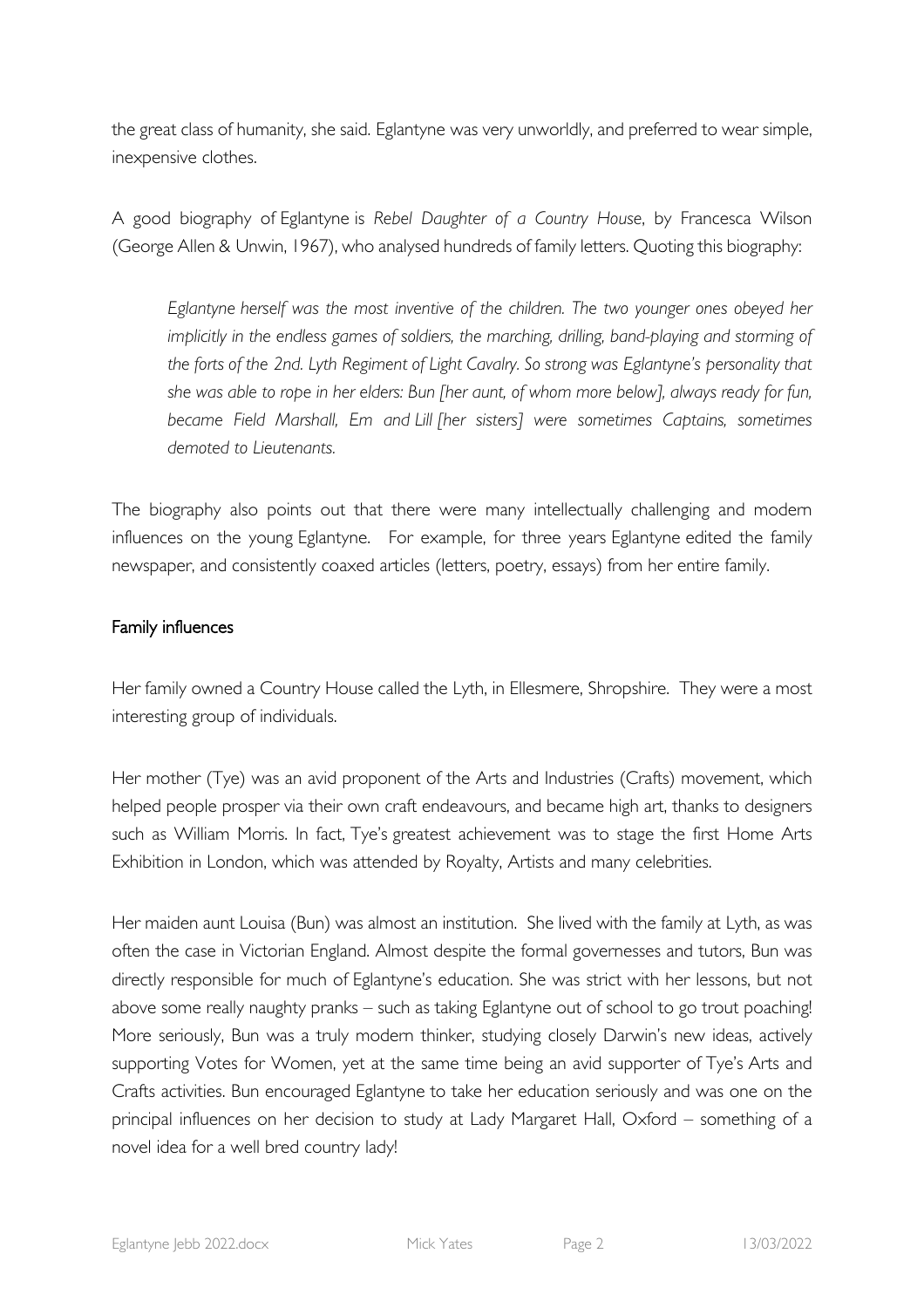Eglantyne's father, Arthur, was a combination of forward thinker and classical Victorian. He was a well-educated and well-read Barrister, with an encyclopaedic knowledge of Anglo-Saxon times. Arthur was seen as a generous man, both of his time and his help. Perhaps a small but telling example is that for over 50 years the lebb family celebrated their Christmas lunch with their employees in their quarters. A liberal-minded landlord, Arthur had a passion for debating and democracy. Whilst he had Conservative political leanings, he nonetheless was happy to be in the company of Liberals – who his sister Bun used to invite to garden parties at the Lyth. As far as his children were concerned, he had mixed feelings. On the one hand he encouraged their intellectual, political and artistic pursuits. On the other, he almost hated the idea of his precious daughters going to University, not to mention the expense of so doing, whilst he thought they should be simply making a good marriage. One wonders whether his sister Bun helped straighten out his thinking …

Richard (Dick), Eglantyne's brother, was very close to her. He took Greats at Oxford and travelled the world – later to write books about it. He was married to a Canadian woman, Ethel. Dick was a liberal conservative, contributing articles to the Morning Post, and writing modern commentary on the British Empire. His books on the white commonwealth were considered enlightened and widely read, becoming textbooks at Oxford. Dick was most affectionate to his family, took up many good causes, and continued his father's tradition in dealing with the employees on the estate. Whilst he was disappointed in his efforts to pursue a political career, he loved the country life, although his children lived all over the world, including Canada and India.

Dorothy (Dora) her sister, was a true partner in the setting up of Save the Children. For example, it was Dorothy who first moved the Fight the Famine Council in 1915 to set up a separate committee to consider the needs of children. She was the first Secretary of the Save the Children Fund. However, she realized she was better in the political arena, and so she turned this post over to Eglantyne. Dorothy studied Moral Science and Economics at Newnham, Cambridge, and married Charles Buxton in 1904. Charlie became a Liberal Member of Parliament in 1910, and it was he who converted Eglantyne to Liberalism. By 1917, both Buxton's had moved on to become firm Socialists, when bearing that label was a sign of care and action for people less fortunate than themselves. They also became Quakers. At that time, Dorothy was also a committed pacifist. Funnily enough, Eglantyne, always rather self-deprecating, saw Dorothy as superior to herself in almost every way.

Another of Eglantyne's sisters, Louisa (Lill) went to Cambridge, studied Agriculture, and went back home to effectively manage the family farm - an unusual occupation for a Lady. She was a Governor of the Agricultural Organization Society (AOS). In 1919 Lill organized the Women's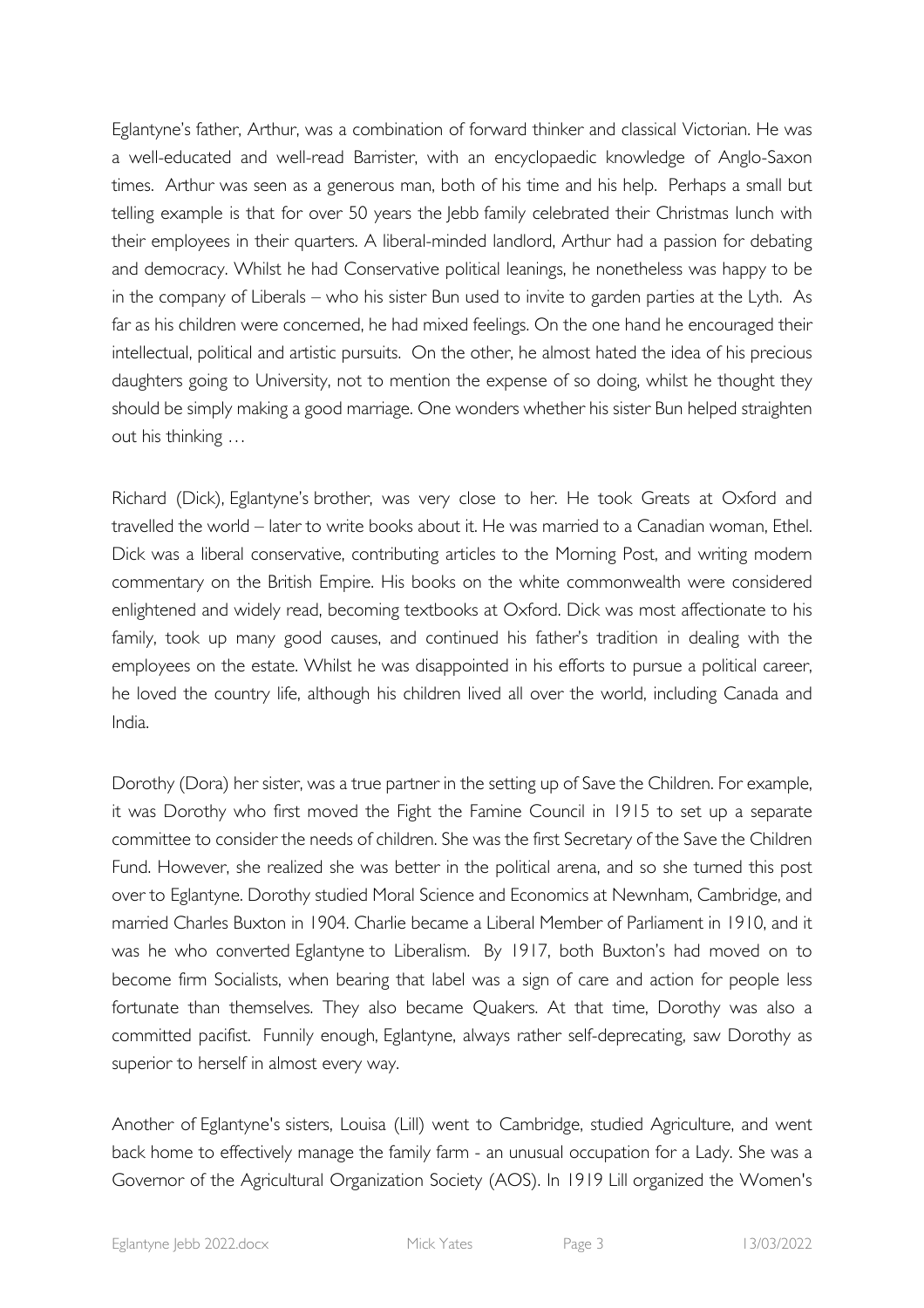Land Army, an effort for which she received an OBE. In many ways, Lill was the best businessperson in the entire family.

There were more members of the family who led distinguished lives. For example, her cousin Gem ended her career as Principal of Bedford College, London. Her mother's brother was Richard Jebb, a brilliant Greek scholar.

And there were many other influences. One such was Mrs. Margaret Keynes, who was the mother of Maynard Keynes, the famous economist. Mrs. Keynes was Secretary and driving force of the Cambridge based Charity Organization Society (COS), an organization aiming to define the best ways to run charities and aid groups via research and scientific methods. She was the founder of the Boy's registry (later the Juvenile Labour Exchange) and a lifelong social activist. The COS is discussed more below.

# Oxford

At Oxford from 1895, Eglantyne was an avid student, and an energetic debater. When she first arrived at Lady Margaret Hall, she threw out all of the furniture in her room, believing it too pretentious for a mere student - and was only persuaded by the College Vice Principal to put it back on aesthetic grounds! She thoroughly enjoyed the lectures in Political Science from A.L. Smith - something of a university legend. Eglantyne also became a favourite of the principal, Mrs. Wordsworth (the great niece of the poet).

When Eglantyne left University, Arnold Toynbee's widow helped persuade her to go to a teacher training college (Stockwell) in 1898. In itself this was again 'different', as it was unusual for someone of Eglantyne's background to become a teacher. She acknowledged her time at the college was difficult, and she was shocked at the poor health of the student teachers. On the other hand, she felt lucky as the college schooling was progressive and child friendly.

# **Teaching**

In 1899, she started teaching primary students, in Marlborough, Wiltshire. This turned out to be a quite progressive school, using Froebel methods, and advanced teaching methods. Eglantyne was rather taken aback that the children played war games and was puzzled that they showed no apparent horror at the killing and fighting. The children were at that time knitting things for the soldiers of the Boer War. She always wanted to challenge the children,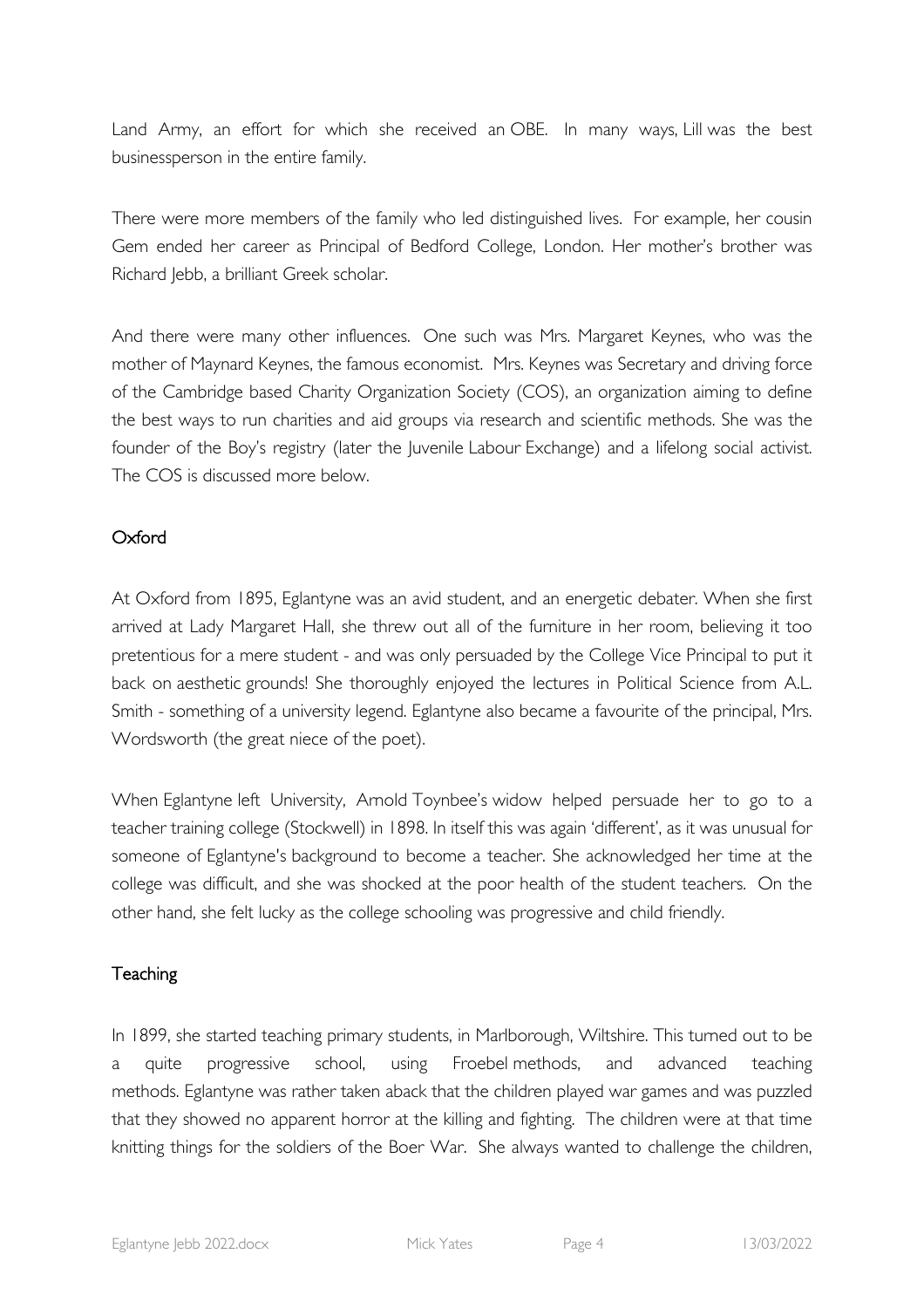trying to get her pupils away from books, and to learn from observation and experience. Much to her surprise, her students loved her, as did her principals.

Still, Eglantyne felt she was a failure as a teacher. It was clear to her by then that there must be other ways she could help children.

# Christ

Of great importance, it was also at this time that Eglantyne became a committed Christian, partly reflecting her own sense of despair, but partly also reflecting a true vision of Christ. For the rest of her life she saw this as a pivotal event. In 1901, she stopped working at Marlborough due to ill health, but remained very active in the education of her cousins.

# **Cambridge**

In 1903, Mrs. Keynes employed Eglantyne in the COS – giving her the first real taste of effective charity work, and the opportunity to write a well-received book on poverty in the city called Cambridge: A Social Study (Macmillan, 1906). This sets out some forward-thinking ideas and practical suggestions – laying the ground for Eglantyne's focus on education and continuing development programs as keys to helping the disadvantaged. The book, and her work at COS, gave her a good understanding of how to make a charitable organization work. Eglantyne worked at the COS until Spring,1908. One of her constant companions and helpers through the years was Mrs. Keynes's daughter Margaret, who later married A.V. Hill. Hill became a Fellow of the Royal Society, and a Nobel prize winner. Margaret founded 8 homes for Old People in London and wrote a well-regarded book An Approach to Old Age and its Problems (Oliver & Bond, 1961). Such were the circles that Eglantyne travelled in all of her life!

For a while Eglantyne confessed in her diaries that she was ill, although she also wrote My fatigue is a fatigue habit, and as such surely should be subjected to mind cure. I must experiment in order to try to and get stronger. In truth, Eglantyne had a thyroid problem, which became a goitre later on.

# A Novel

1910, Eglantyne's mother, Tye, was also once again ill, and decided to live outside England for a while. So, for two years Eglantyne wandered Europe with her mother, visiting various health resorts. Whilst she didn't enjoy this, it did give her a chance to write a long novel, The Ring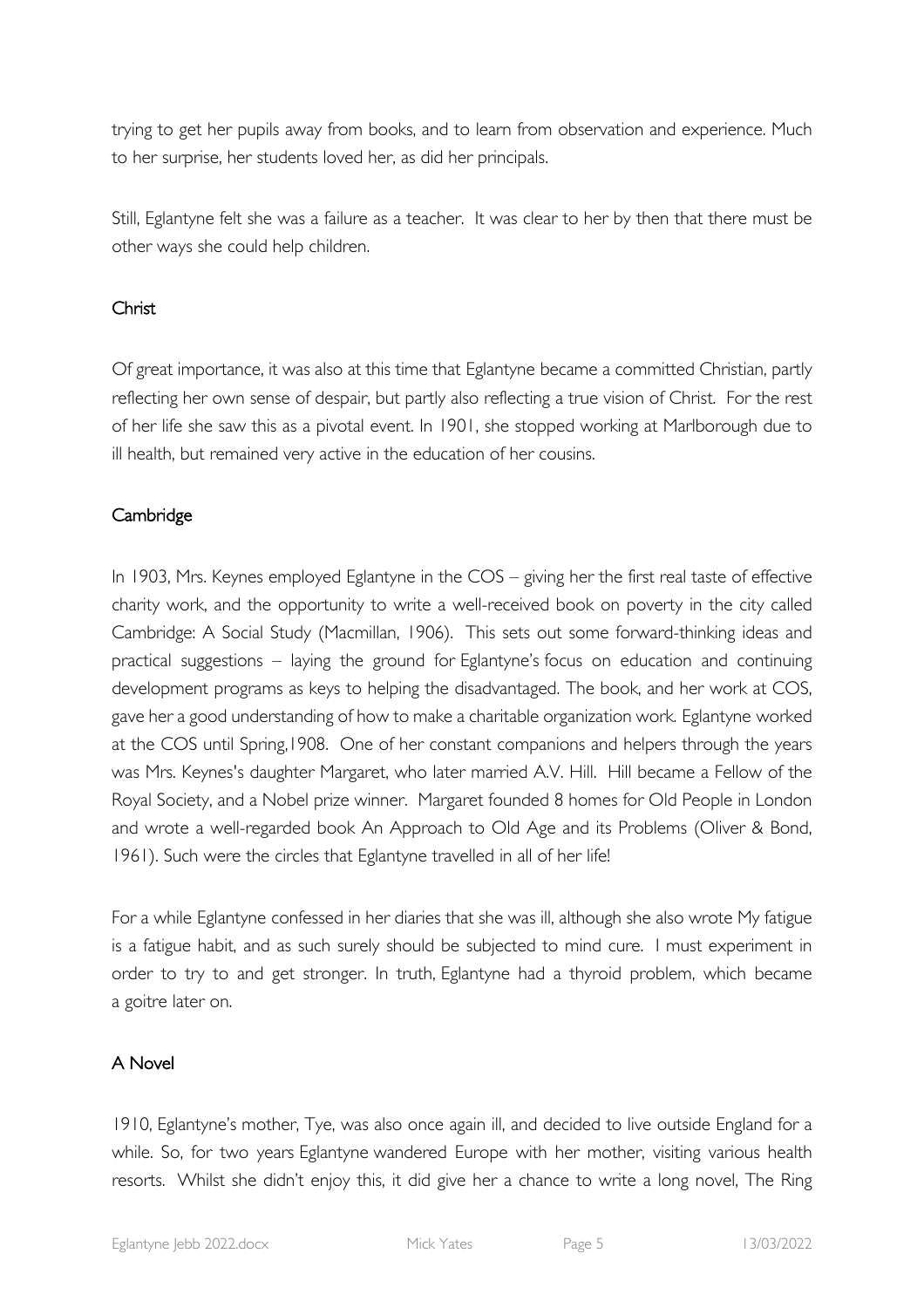Fence, which has many autobiographical sections and detailed pictures of English Country life. In the book, she attacks the attitudes of the ruling classes and examines the miseries of a manual labourer of the times. As a work of art, it is too long and prosaic, so it failed, making her feel of even less self-worth. Still, in retrospect it must have served to nudge Eglantyne further along her path.

# The Balkans

During 1913, Eglantyne, spurred on by Charles Buxton, Dorothy's husband, went to the Balkans (Skopje and Prizend) to help the Macedonian Relief Fund. Her job was to deliver money raised to alleviate the tragedy. The aim was not just to give relief to the victorious Serbs and their allies, but also to the largely Muslim Albanians - who as allies of the Turks had lost. This tangled Balkan situation, fraught with longstanding rivalries and religious disagreements, made a major impression on Eglantyne. From the Wilson biography, Eglantyne wrote:

Unfortunately, religion has become tangled up in politics. Nationalities are so mixed: a man's religion is the readiest label to show to which party he belongs ... To be a Roman Catholic is therefore understood to mean you are not Serbian by blood, that you oppose Serbia and that you will favour any advance that her powerful neighbour (i.e. Austria) may make to her detriment

She saw the terrible suffering and displacement of refugees, and, in a moment of lucidity during a nasty attack of delirium from influenza, she said I must get back to England. The people are dying, dying, dying.

On her return to England, she campaigned both politically and to raise money, but to little avail. It was then that her sister Lill gave Eglantyne her next job  $-$  to edit the AOS magazine, The Plough.

At the outbreak of World War I, Eglantyne became a complete pacifist. In 1915 she was forced by ill-health to stop editing the AOS magazine and turned instead to her diaries. Interestingly, she seemed almost to ignore the war and its suffering in her writing.

# The Cambridge Magazine

1915, her sister Dorothy became concerned that the British newspapers were only carrying one side of the war story. So, she got a license from the Government to import enemy newspapers and published a newsletter balancing the facts. It is rumoured that Dorothy directly negotiated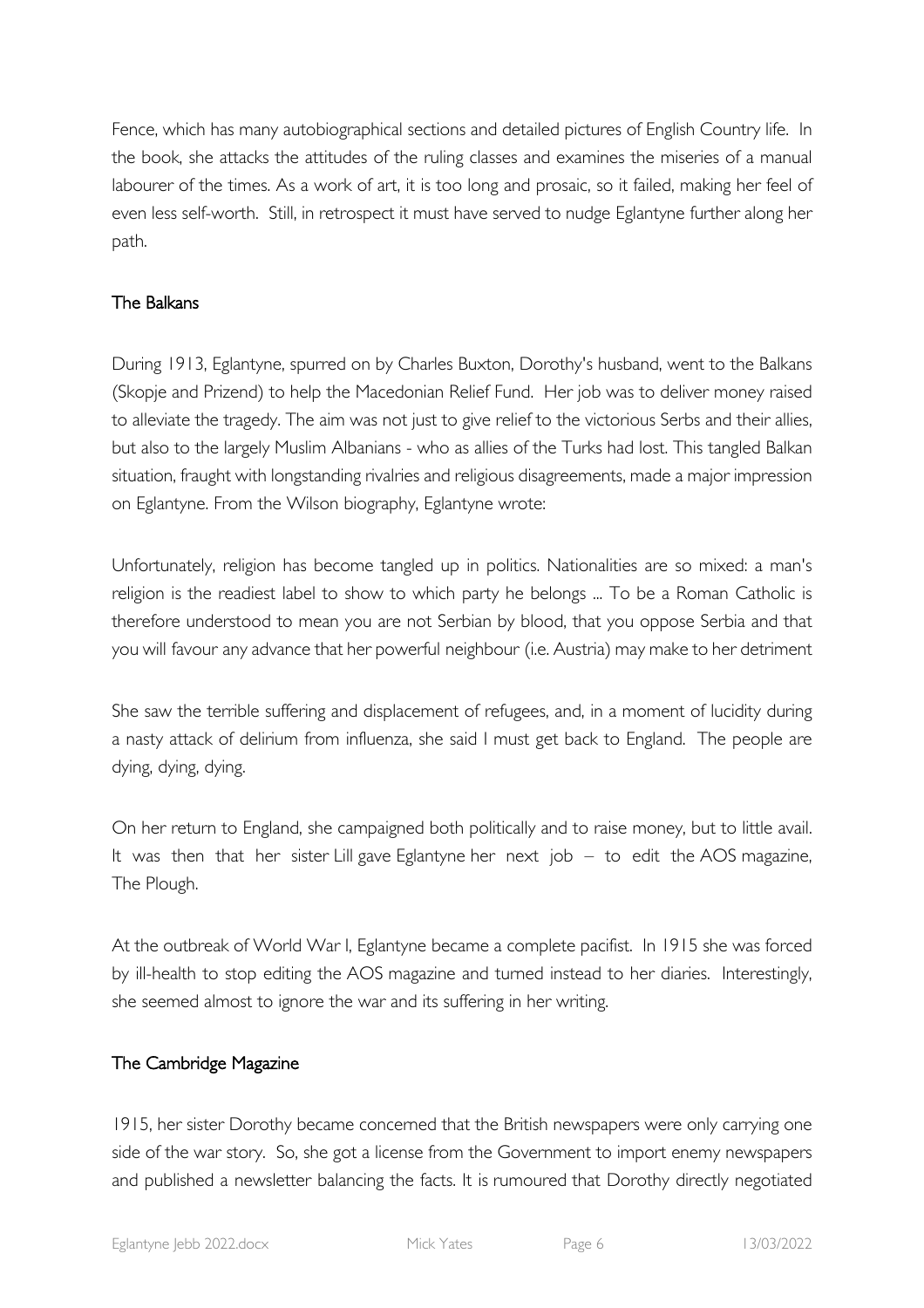the license with Lloyd George, then Prime Minister, such was her determination. She imported more than 100 papers in all, from across the whole of Europe. After publishing a few simple leaflets, Dorothy was invited to include the material in The Cambridge Magazine, and that became widely followed internationally as a purveyor of accurate news about the state of the war, related to social and economic issues. People such as General Smuts and Maynard Keynes were regular readers.

Eglantyne had operations on her goitre in 1916, and her health improved. During 1917 she volunteered to help Dorothy at The Cambridge magazine, taking over the Italian, Swiss and French papers. It became clear that not only was the war drawing to a close, but that there were terrible social effects from the allied blockade. Thus, the magazine served not only to increase the two sisters resolve to make a difference, but also made them amongst the most well-informed people on the state of European society at the war's end. News was bad – with much shortage of food, linen for new-born babies and other daily necessities.

## Fight the Famine

The blockade against the defeated German Kaiser and his allies was extended after the 1918 Armistice, at least partly because of the patriotic pleas from Lloyd George – to help him win a post war General Election.

The Fight the Famine Council was thus started in order to get political agreement to raise the blockade.

## Save the Children

April 15th, 1919, Eglantyne's sister Dorothy succeeded in getting this largely politically oriented pressure group to agree to a separate Save the Children Fund. This would aim to provide real aid to children across Europe.

On May 19th, Eglantyne, aided by her sister, led a major meeting at the Albert Hall to announce the fund. To quote the Save the Children website again.

An associate of Eglantyne's describes the scene: The public arrived supplied with rotten apples destined to be thrown at the head of 'the traitors who wanted to raise money for enemy children'. But they did not insult Eglantyne Jebb; they were forced to listen to her. She began hesitantly, then, gaining by the fervour of her mission, her voice became louder. Did she convince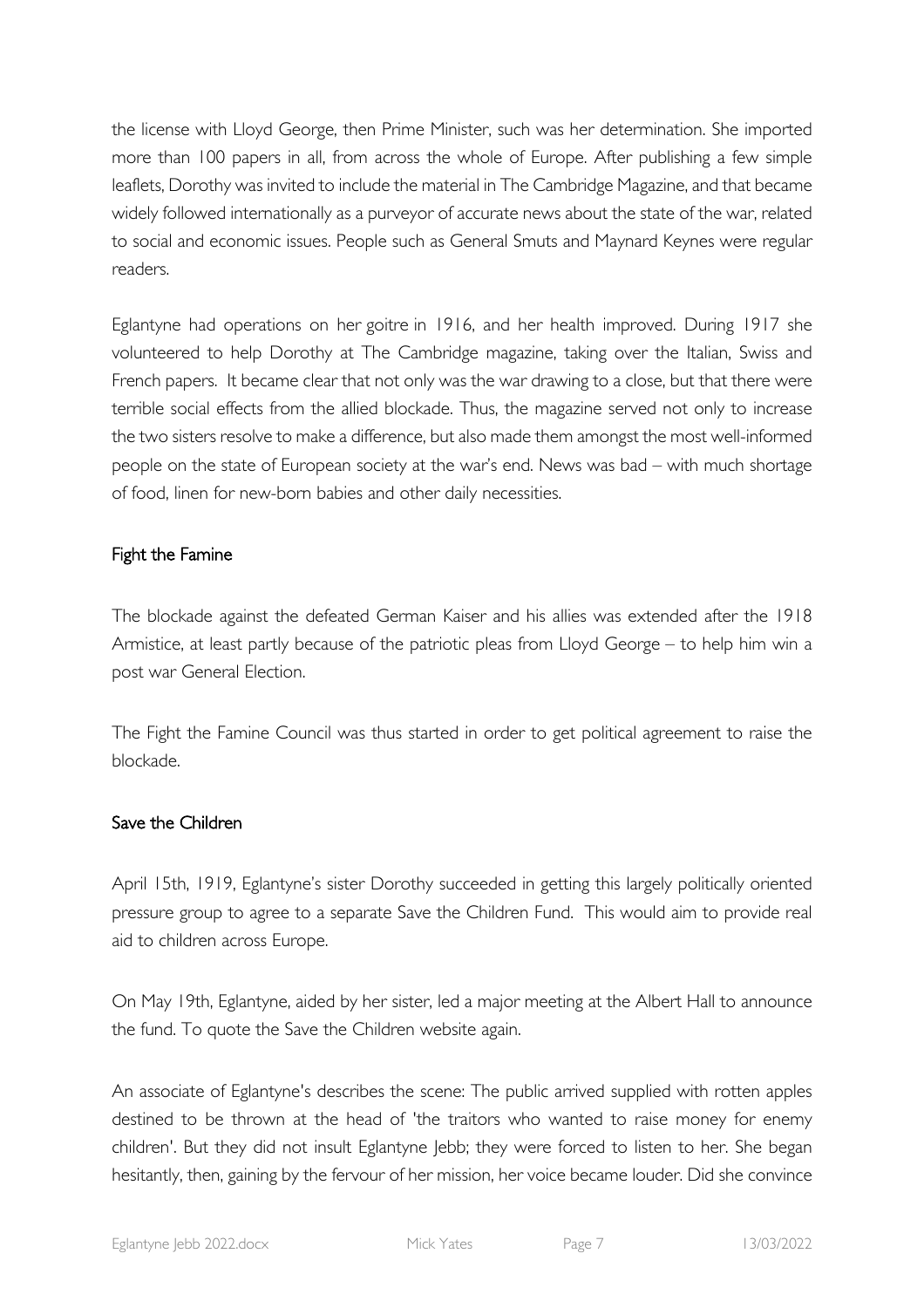you? It was not by the arguments, but by the passionate conviction for the cause that she defended.

Not long after that Eglantyne was arrested for handing out photographs of starving Viennese children (Austria was particularly hard hit) in an attempt to end the blockade. Once arrested Eglantyne probably hoped to go to jail to make a point, but instead was fined £5, and ended up persuading the prosecutor to make a donation to the Save the Children Fund! All in all, the launch of the Fund was a big success, and money came in from across the country. Within weeks of starting up, Save was distributing aid in Berlin and Austria.

The first branch was opened in Fife, Scotland in 1919. This was a novel way to build funds via local communities, and in 1920 professional area organizers were employed. By the end of 1921, there were 300 branches across the UK. Unfortunately, necessary cutbacks closed them all in 1924, and it was only in 1944 that the branch structure started to be rebuilt.

## Modern methods

It was at this point that Eglantyne showed her true genius for effective aid work. She decided that modern methods of publicity were required and hired professional publicists to conduct a mass advertising campaign.

We have to devise means, she wrote of making known the facts in such a way as to touch the imagination of the world. She also wrote we must have the same clear conceptions of its objects and seek to compass them with the same care, the same thoroughness, the same intelligence as are to be found in the best commercial and industrial enterprises. Consequently, she secured the help of professionals in all fields – doctors, journalists, and business people.

Sceptics were confounded, when an investment of £5,000 brought in £120,000. In the first year, Save the Children raised £400,000 (equivalent to about £8,000,000 in today's money). It was also in 1920 that Save the Children started individual child sponsorship as a way to engage more donors.

Eglantyne also was quoted in 1919 as saying something which became a principle of Save's future work.

## *All wars are waged against children*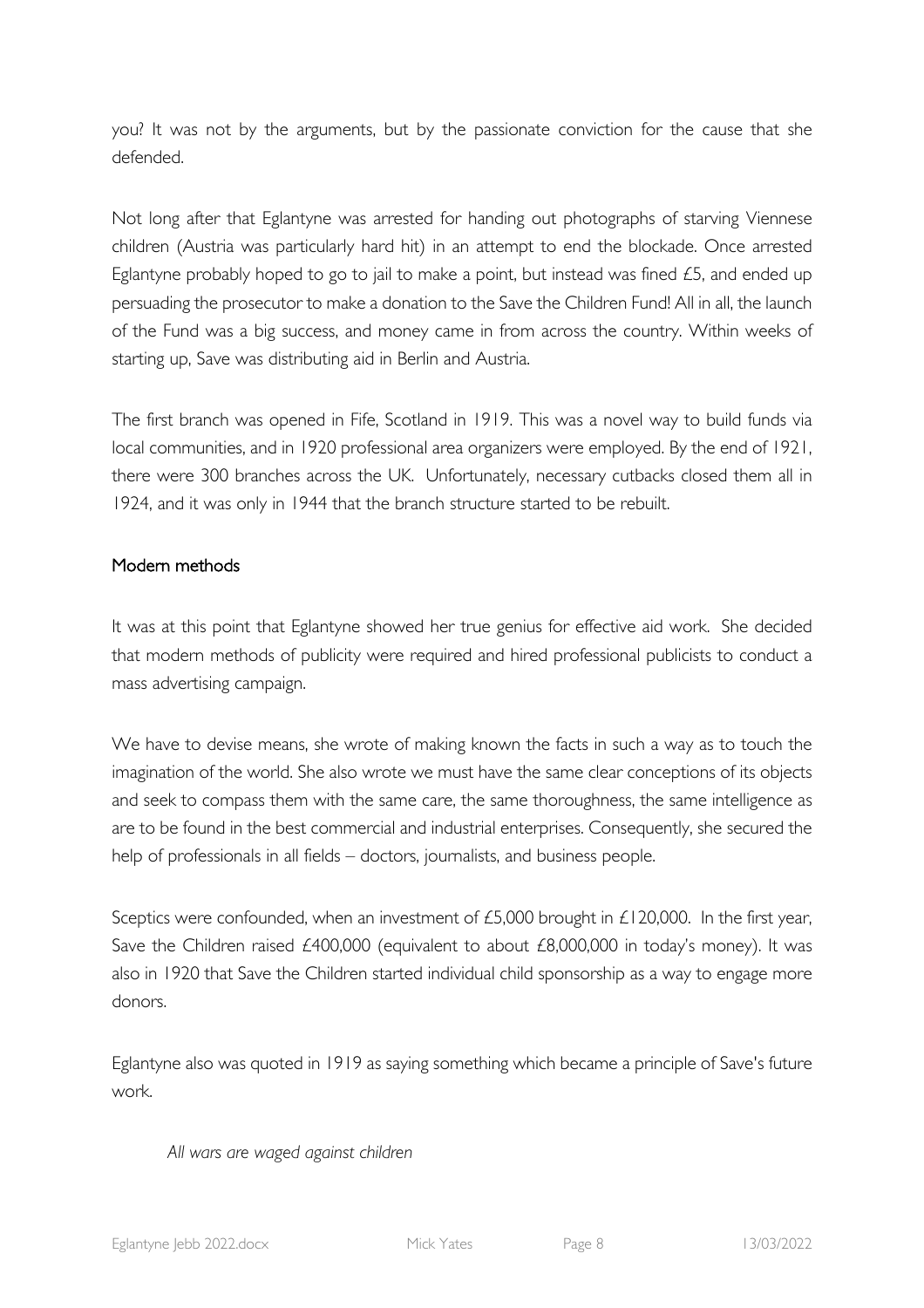## **Universality**

Throughout 1919 and 1920, Save the Children received many protests, as they were providing aid to both the victors and the vanquished of World War I. They were also accused of being wrong in allowing Mrs. Lloyd George, wife of the blockade villain, to appear as a supporter on their notepaper! Eglantyne replied personally to many of the letters received. The Wilson biography quotes her as saying:

*The SCF pays no regard to politics, race or religion. A child is a child, whether red, white, brown or black*

# Pope Benedict XV

During 1919, Eglantyne toured the Balkans once more. Then in December 1919, she had a crucial audience with Pope Benedict XV in Rome. It was during this audience that the Pope unequivocally supported Save the Children, to the extent of declaring Innocents Day (December 28th) a day to collect funds via the Church. He wrote two encyclicals on the subject. Save got support from many other religious groups, ranging from the Jewish community to Theosophists. To quote Eglantyne again:

*The only international language is a child's cry.*

## Save the Children International

It was on January 6th, 1920, that Eglantyne succeeded in starting the International Save the Children Union, in Geneva. The Union's first major conference was in February, mixing people from all sides of the World War I conflict, but Eglantyne was too ill to attend. Nevertheless, Eglantyne built up excellent relationships with other Geneva-based organizations, including the Red Cross who supported Save's International foundation.

Eglantyne believed that every country should do its best to help its own people, and not just rely on aid. So as Save became a success across the British Empire - and spread to Ireland, the United States, Scandinavia and many other countries - the focus was not just on relief for war victims, but also for the disadvantaged children of each country. Whilst many other aid agencies (such as Herbert Hoover's American relief Organization) were helping across Europe, most of the aid was channelled to adults. It was Eglantyne's firm opinion that Children had the greatest need. She wrote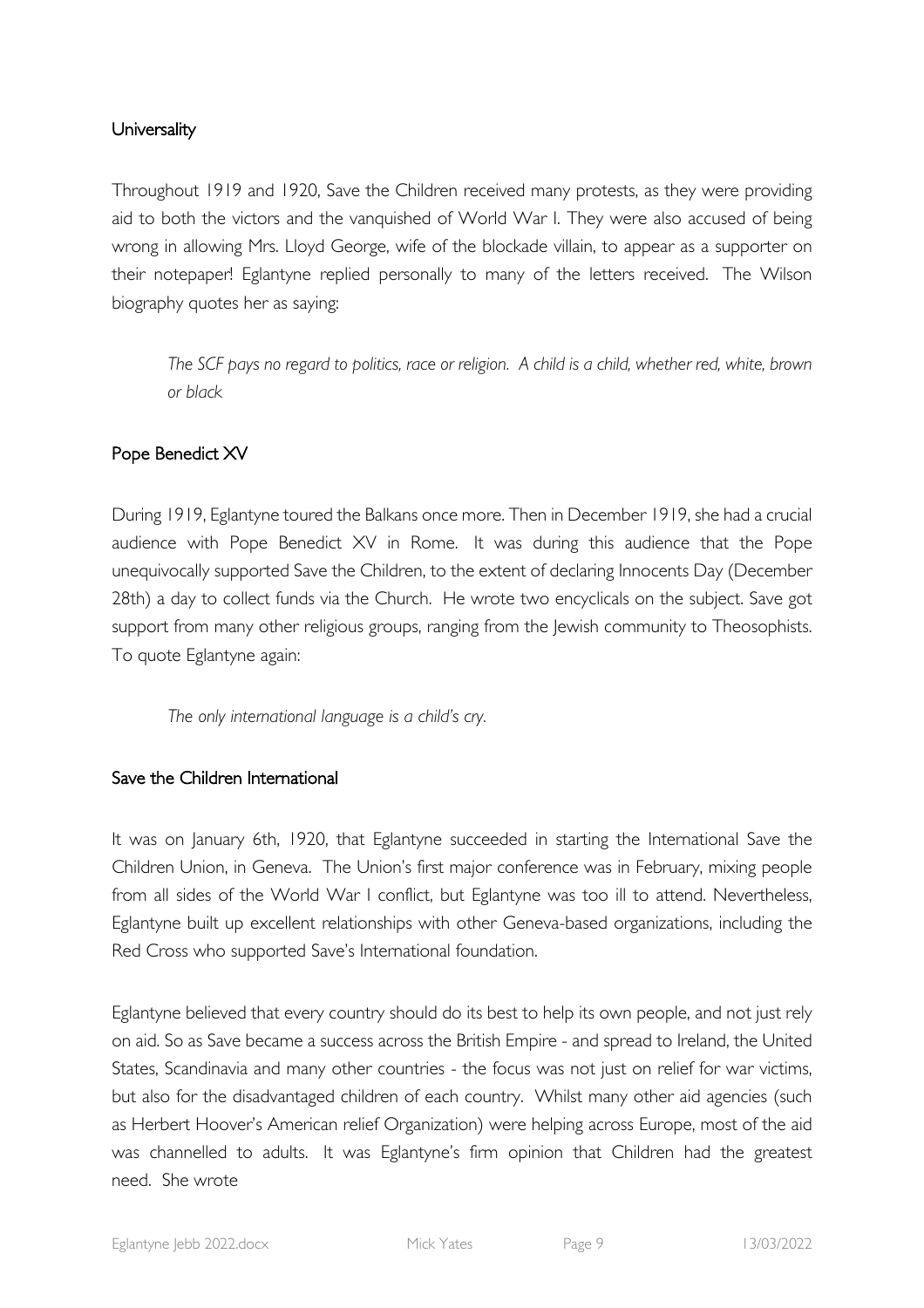Every generation of children, in fact, offers mankind the possibility of rebuilding his ruin of a world.

Through the children she saw the best hope of lasting peace.

#### Russian Famine

By August of 1921, the UK Save the Children had raised over £1,000,000, and Central European conditions were slowly getting better. However, at that time a massive famine struck the breadbasket Volga region of Russia. Eglantyne and Save needed to go to work with renewed vigour. It was this event that also forced Eglantyne and Dorothy to realise that Save the Children needed to be a permanent organization and could not simply be disbanded once the job of repairing war damage in Europe was done. So, from 1921 to 1923, despite many protests against helping the closed and communist state of Russia, Save the Children swung into action. Press campaign and movies were made, and feeding centres set up. 157 million meals for 300,000 children were provided during the Russian famine. Save the Children demonstrated their efficiency by proving they could feed a child for a shilling a week ... five pence.

## Principles of operation

All along this effort was guided by Eglantyne's principles. Quoting again from the Save the Children website, in 1922 the Fund's first President said:

*… the work of the Save the Children Fund is constructive as well as palliative … our earnest endeavour is always to ensure that a just proportion of the money with which we are entrusted shall be devoted to works which will bear increase in permanently bettered conditions for children.*

The professional approach, and the proven ability to get the funds and aid to where it really needed to be, gave Save the Children a world class and leading reputation. Yet this gave Eglantyne food for thought. If people's attention could only be got when there is a major disaster, how could Save, and more importantly, the children, get permanent support? So, the work of Save needed to change.

## Rights of the Child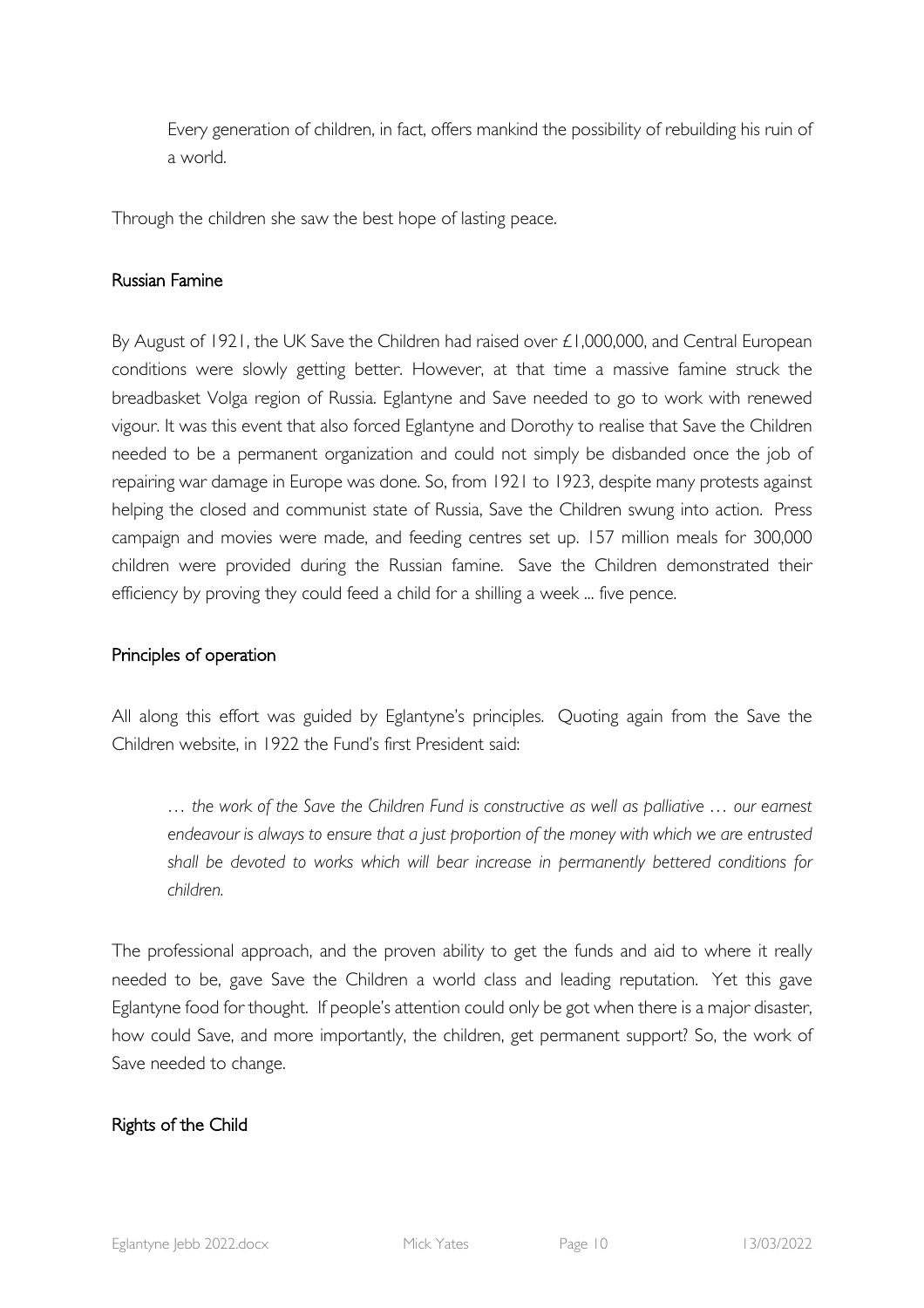This led directly to the Declaration of the Rights of the Child, authored by Eglantyne in 1923, and first published in Save's magazine, The World's Children. This was immediately adopted by the Save the Children International Union, and with Eglantyne's lobbying was then adopted by the League of Nations in 1924. It reads:

*Formulated by the Save the Children International Union, Geneva, 1923, and adopted by the Fifth Assembly of the League of Nations, 1924.* 

*By the present declaration of the Rights of the Child, commonly known as the declaration of Geneva, men and women of all nations, recognizing that mankind owes to the Child the best that it has to give, declare and accept it as their duty that beyond and above all considerations of race, nationality or creed:*

*(i) THE CHILD must be given the means requisite for its normal development, both materially and spiritually.*

*(ii)THE CHILD that is hungry must be fed; the child that is sick must be nursed; the child that is backward must be helped; the delinquent child must be reclaimed; and the orphan and waif must be sheltered and succoured.*

*(iii)THE CHILD must be the first to receive relief in times of distress.*

*(iv)THE CHILD must be put in a position to earn a livelihood, and must be protected against every form of exploitation.*

*(v)THE CHILD must be brought up in the consciousness that its talents must be devoted to the service of its fellow-men.*

The 5-paragraph statement later became 7 paragraphs, and in 1959 was the basis for the United Nations Declaration on the Rights of the Child.

As well as using the Declaration as a mission statement and rallying cry around the world, Save the Children conducted serious research into the most forms of effective aid – always guided by Eglantyne's belief that Help must be given in return for help. Many of the results were published in Save's The World's Children, which became the leading journal on the subject. Summer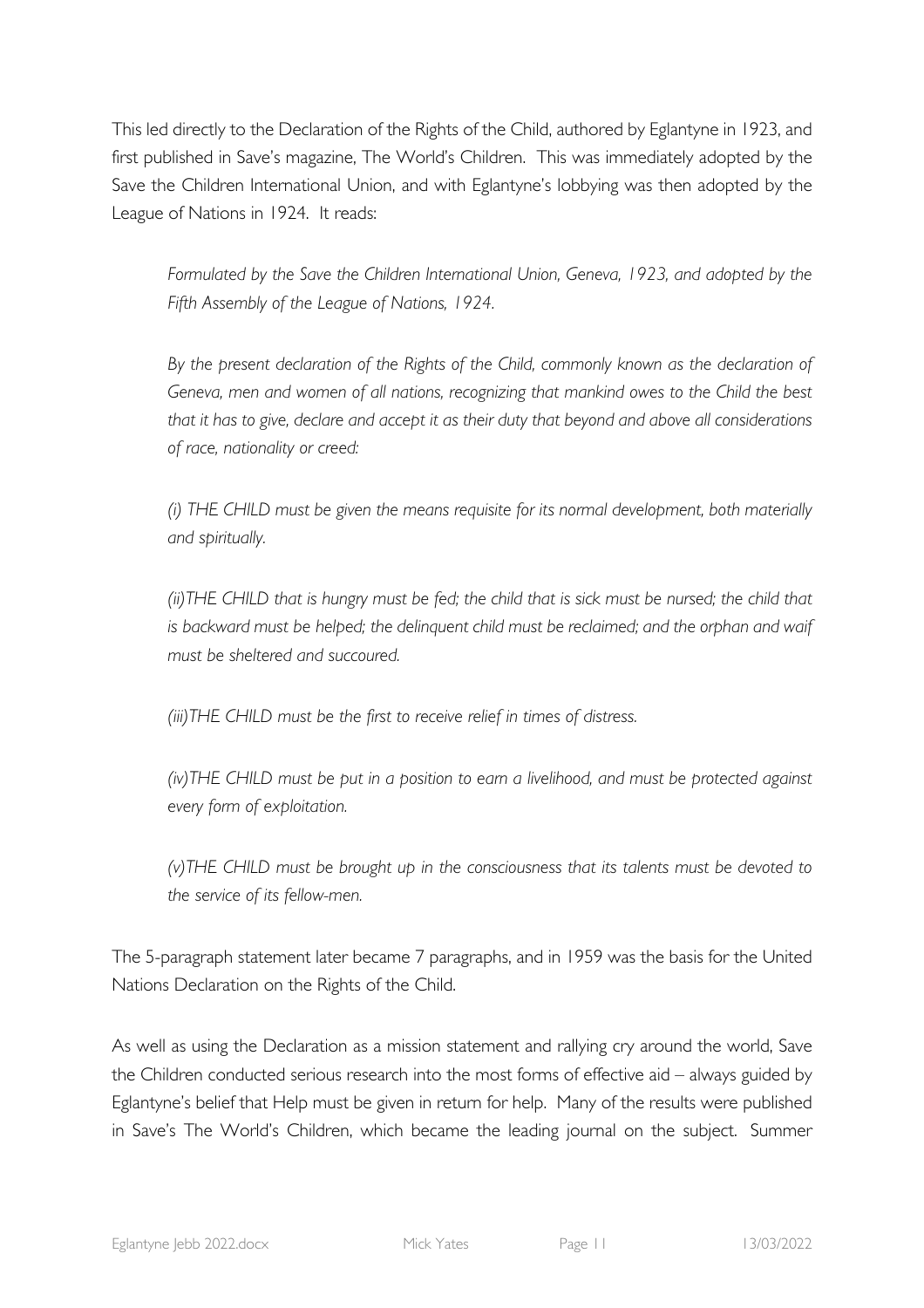training schools for Save the Children staff were run in Geneva. And Save organized the first International Child Welfare Congress in 1925.

## New approaches

As early as 1913, Eglantyne had suggested settling Macedonian refugees on the land, so in 1925 Save the Children embarked on new projects. One such was the establishment of villages in Bulgaria for refugees. The people were given tools and seeds and encouraged to re-start their lives via self - sufficiency. This was a great success and was a forerunner of many similar development programs for Save and other Agencies. The idea was quickly rolled-out to Albania. And in Hungary, Save's school offered job training for young people.

In the UK, in 1926 schools were started to help inner city areas, and free school milk was offered at the time of the General Strike. A report published by Save the Children in 1933 confirmed the importance of school meals to children's nutrition and development – leading to a campaign by Save which eventually got school meals to become mandatory in the UK (in 1944).

## Beyond Europe

It was also in 1926 that Eglantyne began to look farther afield. In particular she was interested in China. In 1927, she was quoted in the Wilson biography as writing:

*As there are undoubtedly children who are suffering more in Asia and Africa than in Europe, we should prove the sincerity of our claim to universality by undertaking work in these continents directly we are able to raise sufficient funds for this purpose*

Even though Save the Children had raised over £4,000,000 by the end of 1928, Eglantyne remained haunted that the funds would dry up. She was aware that working beyond Europe could be a risky change in Save's strategy, so wanted to organize an international conference to get the effort moving in the right direction. She started to learn Chinese. Unfortunately, she died before the conference could be run. In fact, partly because of World War II, it was only after 1950 that Save the Children UK was able to devote more of its resources outside Europe.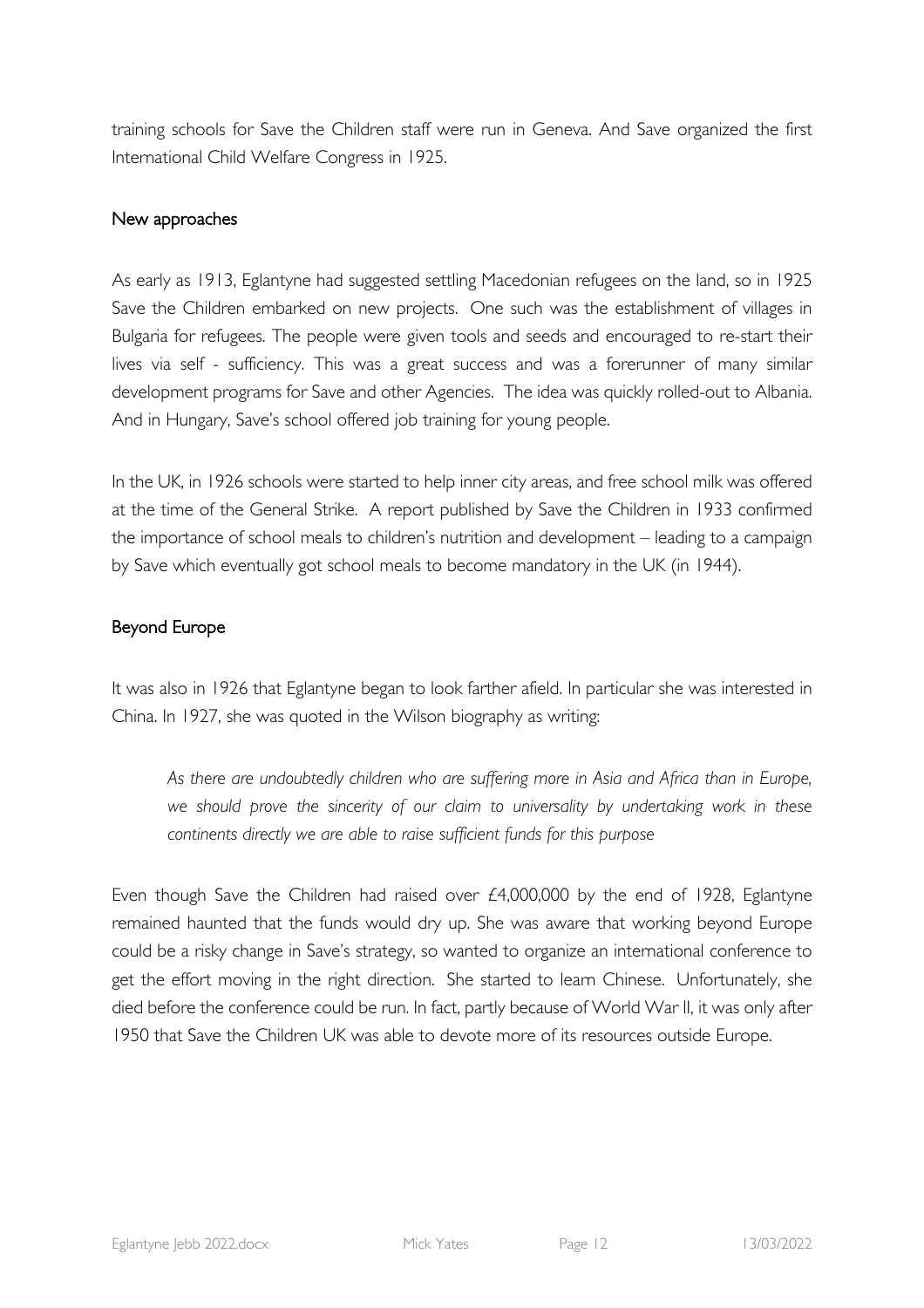## Eglantyne's death

It was in June 1928 that she had three successive operations. Whilst she was convalescing in a nursing home in Geneva, her poetry of the time suggested she thought she was soon to die. December 17th, 1928, she indeed did die of a stroke. She was buried in St. George's cemetery, Geneva. A memorial service in London, at St. Martin's in the Fields drew a large crowd of distinguished mourners.

## Values

Eglantyne was selfless, and tireless in working for the good of others, even when she was not in the best of health. She was a pacifist, a democrat, egalitarian, rather intellectual, and yet she also had a poetic streak.

She was a committed Christian, and whilst she flirted with Christian Science and other novel approaches, she settled on a simple, deeply spiritual Christianity. Yet, she never forced her religion on others. Eglantyne was a true Universalist, in not discriminating between the race, politics or religious faiths of people she worked with or helped. This breadth drew Liberals, Conservatives, Socialists, Catholics, Muslims, Baha'i adherents and many others to follow her.

In the 1920's Eglantyne was reported as saying:

*Relief work does not consist entirely ... in wearisome meetings, wearisome appeals, wearisome statistics, and a yet more wearisome struggle against uninteresting misery. It has its moments of enchantment, its adventures, its unexpected vistas into new worlds.*

Other people sometimes saw her as mystical and a daydreamer, yet she was a practical thinker and doer, always seeking action. Eglantyne was for ever looking for real solutions, and not shortterm fixes. She worked very hard at everything she tried. A simple example of the effort she put in was when she was helping to edit The Cambridge Magazine- it apparently took three people to handle the work when she left.

These values built partly from her family background, her own experiences in the Balkans and elsewhere, and her own keen sense of right and wrong, drove her to want to alleviate the suffering of others wherever she found it. Whilst she always found herself lacking, she literally wanted to change the world.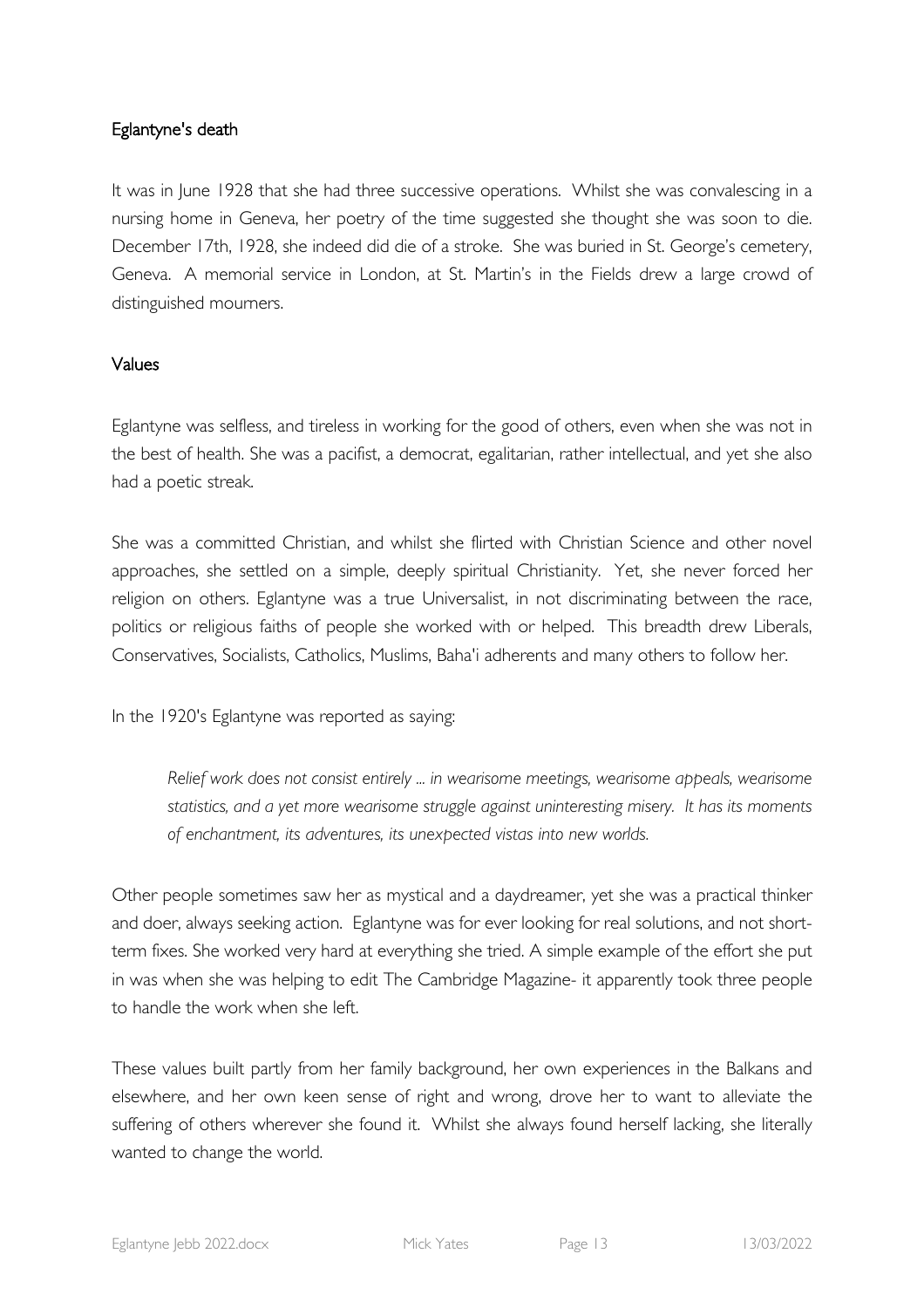#### Envision

Eglantyne's vision was nothing less than improving the lives of all Children, through a combination of scientific research into development methods, self-help, financial aid and professional management programs. Whilst it seems that in her earlier years she moved from one thing to another, it is also clear that this devotion to the cause of children was her driving force.

She was able to articulate this vision, notably in the Rights of the Child and most importantly turn it into concrete and sustainable action plans. It was a living vision, which adapted and changed in its expression in her lifetime and has done so after her death. From the original focus on victims of the War in central Europe, to the self-development efforts in her own country, to seeking to broaden Save's horizons into Africa and Asia – the vision was always evolving.

#### Enable

Eglantyne laid down very clear principles of action, enabling others to map their own paths and programs, even after her death. To quote Save the Children's website, these can best be summarized as:

- aid should be given in a planned, scientific manner
- aid should be preceded by careful research
- aid should be directed towards families
- aid should be given on the basis of need and not any sectarian basis
- aid should be constructive, self-sustaining
- aid should stimulate self-help
- aid should be pioneering, and able to develop models for others to follow

Eglantyne was thorough, an excellent organizer, and she consistently helped develop practical and long-term oriented programs.

A great action-plan example was her insistence on using modern management methods to run the fledgling Save the Children Fund. Building an effective area management structure in the UK branch system was another, organizational enabler.

There are the examples of international meetings and Conferences which she set up, to achieve specific goals, and not just to talk politics.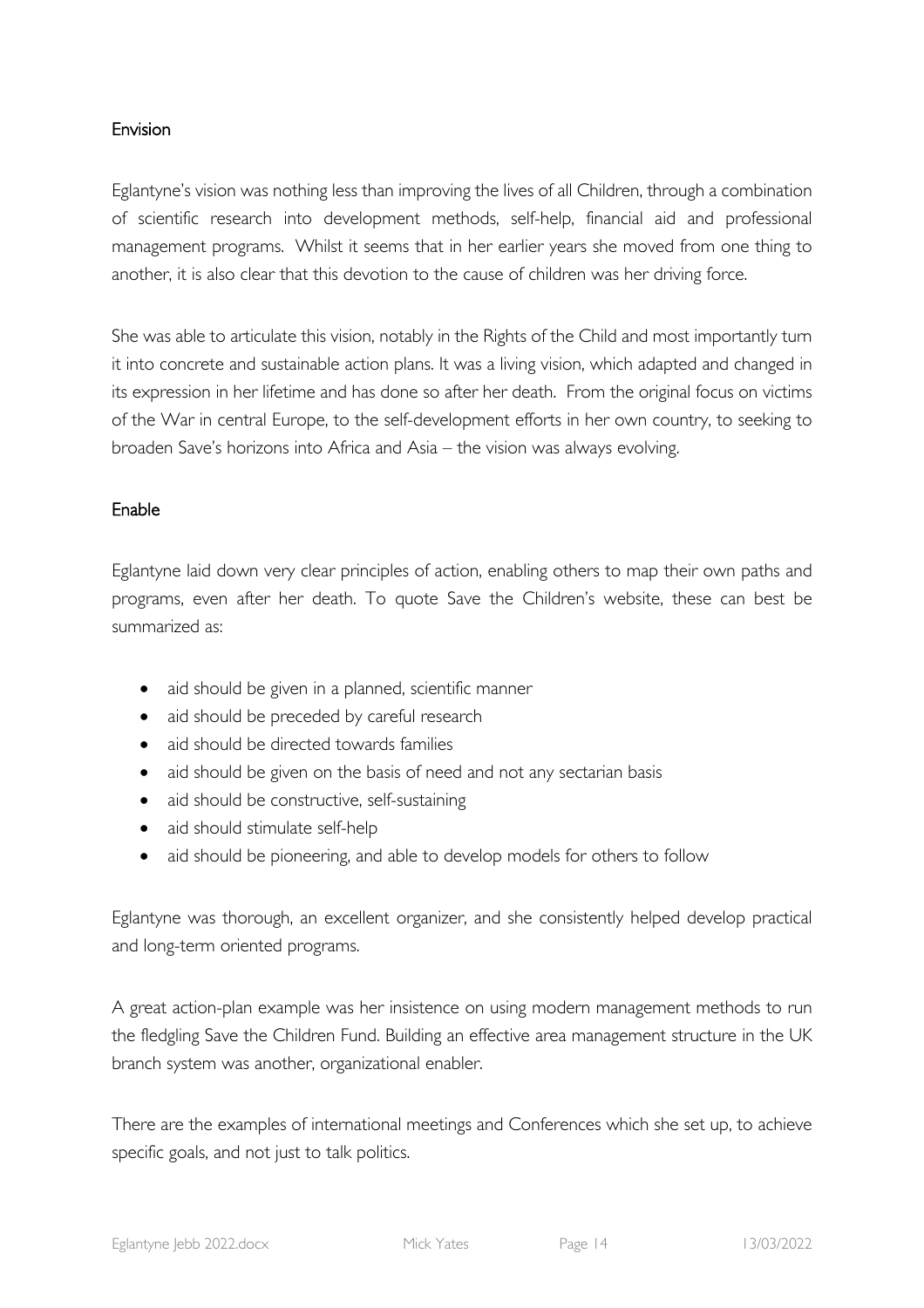After inaugurating the International Save the Children Union, the Enabler with arguably the greatest impact was Eglantyne's Declaration of the Rights of the Child. This was not only an aspirational statement, but it also provided clear rules for action and measurement. It truly changed the way the World thought about and acted upon children's issues.

## Empower

Eglantyne empowered people in many ways. First, and most obviously, through the activities of Save the Children she empowered children (and often their entire families) to escape from their troubled backgrounds.

Second, she empowered the people she worked with. Whilst her first instinct was always to trust the people she employed at Save and elsewhere, she demanded of them what she demanded of herself – thoroughness, professionalism and dedication to the cause. In fact, she could be quite tough minded in replacing people that did not perform well. Thus she executed empowerment as a two-way contract, giving space for others to act freely, but holding them accountable for the results.

Third, her encounter with the Pope, and her Universalist approach to religions and cultures, demonstrated empowerment across traditional boundaries, getting people to pull together in a common cause - by finding values and programs which they could unite behind.

Finally, the relative decentralization of the Save the Children groups in different Countries meant that each was empowered to pursue the goals it felt most worthy, whilst still following closely the operating principles of the Alliance.

Net, Eglantyne clearly demonstrated the characteristics of empowerment' Leader – trusting, selfeffacing, leading through values and principles, with a powerful personality … but then holding others accountable, and helping them define the tools needed to do the job.

## Energize

Let's start with simple examples. Eglantyne persuaded the prosecutor at her trial in England to make a donation to Save the Children! She presided over the public launch of the Fund, facing much opposition, and rising to the occasion with an emotional and effective speaking style. She talked the Pope into supporting Save. Eglantyne also encouraged modern publicity methods –